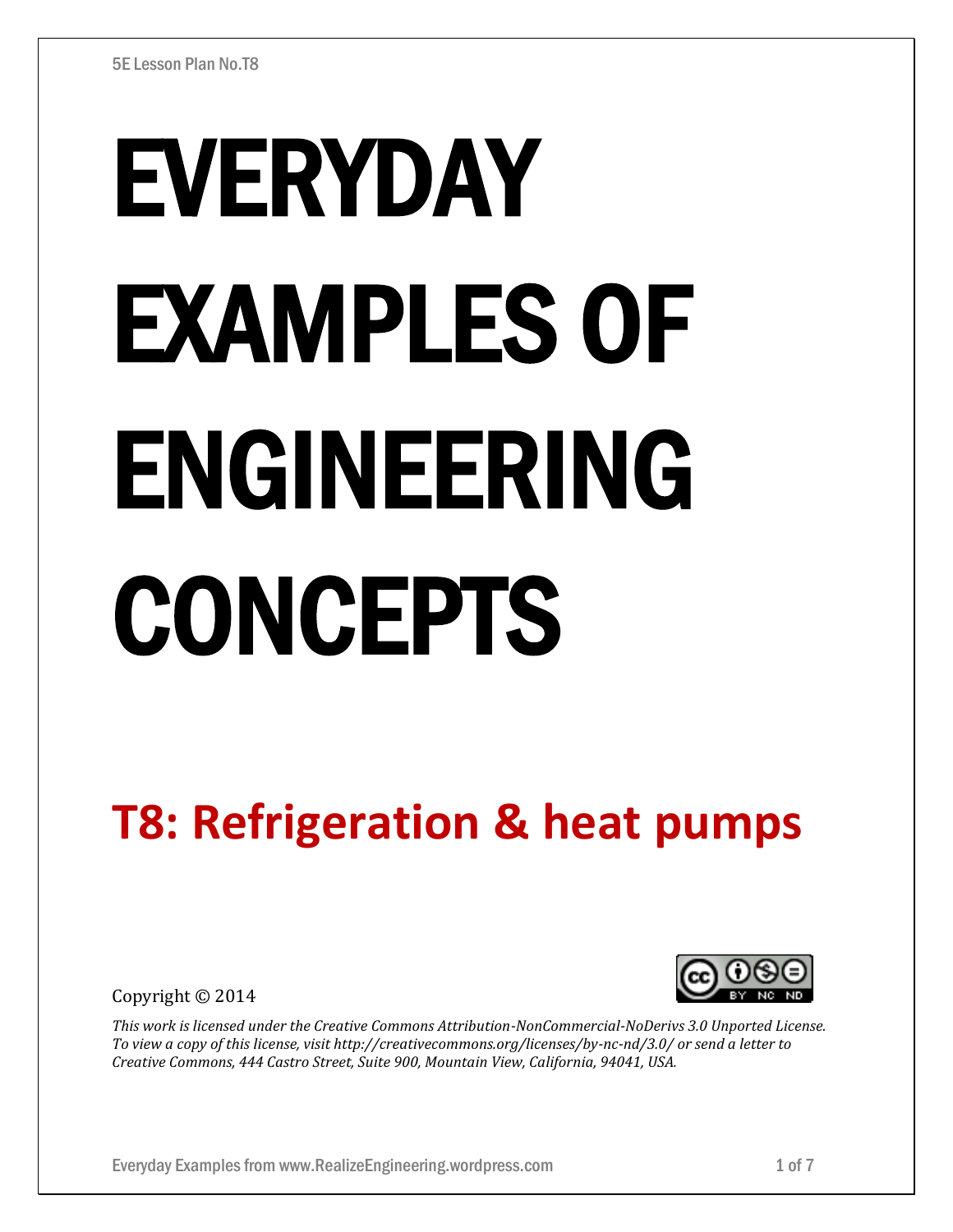*This is an extract from 'Real Life Examples in Thermodynamics: Lesson plans and solutions' edited by Eann A. Patterson, first published in 2010 (ISBN:* 978-0-9842142-1-1*) and contains suggested exemplars within lesson plans for Sophomore Thermodynamics Courses. They were prepared as part of the NSF-supported project (#0431756) entitled: "Enhancing Diversity in the Undergraduate Mechanical Engineering Population through Curriculum Change".* 

# **INTRODUCTION**

#### (from *'Real Life Examples in Thermodynamics: Lesson plans and solutions'*)

These notes are designed to enhance the teaching of a sophomore level course in thermodynamics, increase the accessibility of the principles, and raise the appeal of the subject to students from diverse backgrounds. The notes have been prepared as skeletal lesson plans using the principle of the 5Es: Engage, Explore, Explain, Elaborate and Evaluate. The 5E outline is not original and was developed by the Biological Sciences Curriculum Study<sup>1</sup> in the 1980s from work by Atkin & Karplus<sup>2</sup> in 1962. Today this approach is considered to form part of the constructivist learning theory<sup>3</sup>.

These notes are intended to be used by instructors and are written in a style that addresses the instructor, however this is not intended to exclude students who should find the notes and examples interesting, stimulating and hopefully illuminating, particularly when their instructor is not utilizing them. In the interest of brevity and clarity of presentation, standard derivations, common tables/charts, and definitions are not included since these are readily available in textbooks which these notes are not intended to replace but rather to supplement and enhance. Similarly, it is anticipated that these lesson plans can be used to generate lectures/lessons that supplement those covering the fundamentals of each topic.

This is the third in a series of such notes. The others are entitled 'Real Life Examples in Mechanics of Solids' (ISBN: 978-0-615-20394-2), 'Real Life Examples in Dynamics'(ISBN: 978-0-9842142-0-4).

#### **Acknowledgements**

Many of these examples have arisen through lively discussion in the consortium supported by the NSF grant (#0431756) on "Enhancing Diversity in the Undergraduate Mechanical Engineering Population through Curriculum Change" and the input of these colleagues is cheerfully acknowledged as is the support of National Science Foundation. The comments on an early draft made by Robert D. Handscombe of Handscombe Associates are gratefully acknowledged.

#### Eann A. Patterson

 $\overline{a}$ 

*A.A. Griffith Chair of Structural Materials and Mechanics School of Engineering, University of Liverpool, Liverpool, UK & Royal Society Wolfson Research Merit Award Recipient+*

<sup>&</sup>lt;sup>1</sup> Engleman, Laura (ed.), *The BSCS Story: A History of the Biological Sciences Curriculum Study*. Colorado Springs: BSCS, 2001.

<sup>2</sup> Atkin, J. M. and Karplus, R. (1962). Discovery or invention? *Science Teacher* 29(5): 45.

<sup>3</sup> e.g. Trowbridge, L.W., and Bybee, R.W., *Becoming a secondary school science teacher*. Merrill Pub. Co. Inc., 1990.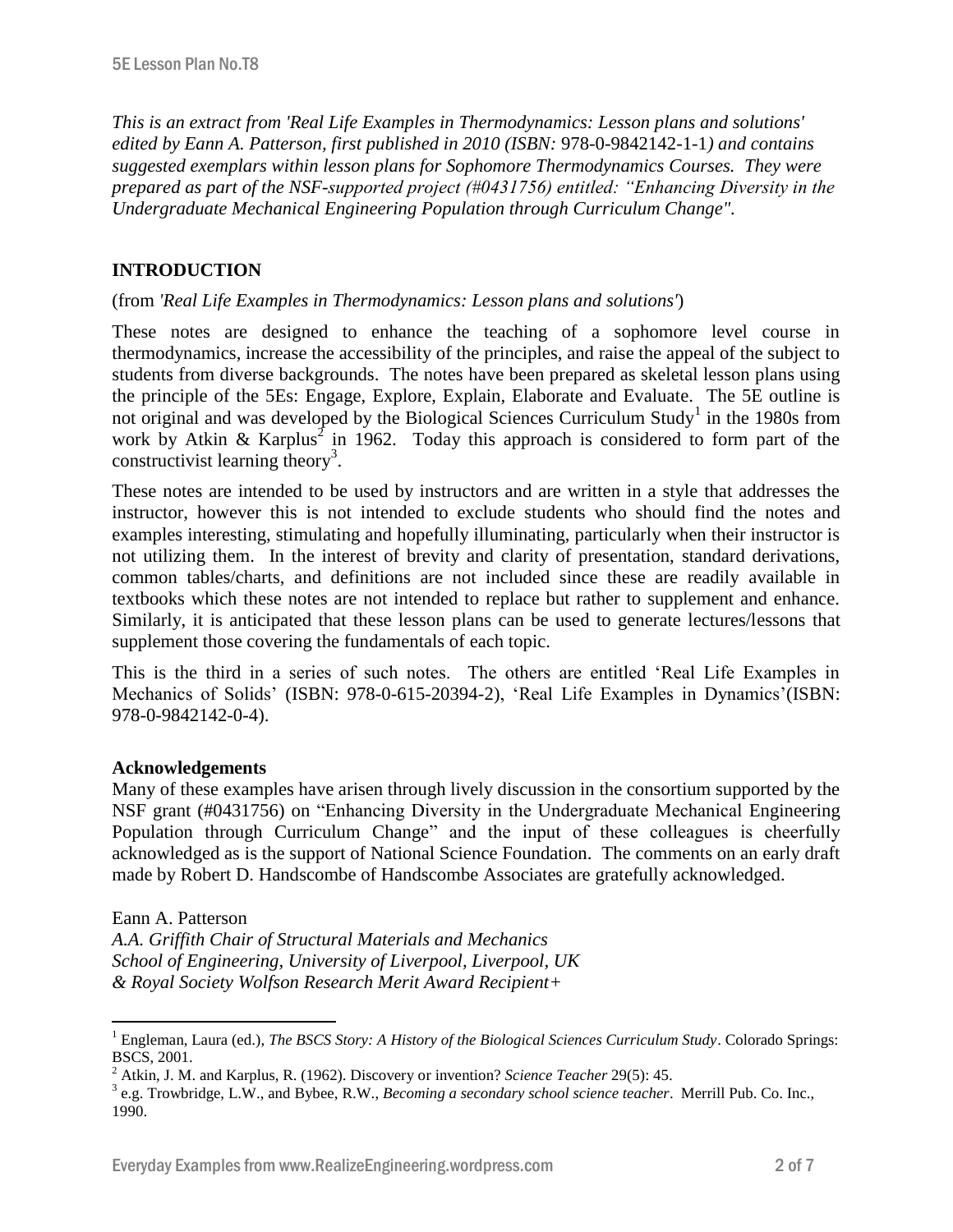# **THERMODYNAMIC APPLICATIONS**

#### 8. Topic**: Refrigeration and heat pumps**

#### **Engage:**

Acquire (purchase<sup>4</sup> or borrow) a portable refrigerator, prepare yourself a picnic meal and pack it into the refrigerator. Take the refrigerator to class, open it and start to eat your picnic – the more elaborate the better; include items that obviously need to be refrigerated, e.g. fruit juice, yoghourt …



# **Explore:**

Remind the students of the Clausius statement of the second law of thermodynamics: '*It is impossible for any system to operate in a thermodynamic cycle and produce no effect other than the transfer by heat from a cooler to a hotter body'*. Point out that a refrigerator transfers heat from its cold box to the warmer room, i.e. '*the transfer by heat from a cooler to a hotter body'*  hence there has to be another 'effect'*.* 

Ask students what impact a refrigerator has on a room. Someone will mention the noise and you can talk about the compressor doing work, i.e. the 'effect' required by the Clausius statement.

#### **Explain:**

 $\overline{a}$ 

Remind them about the Carnot cycle, the most efficient cycle operating between two temperatures. It consists of two isotherms and two adiabats (processes involving no heat transfer, only work) as shown in the diagram.



Discuss the fact that the power cycles in the previous two chapters (lessons) go around this ideal cycle clockwise where as for a refrigeration cycle it is necessary to go around anti-clockwise.

<sup>&</sup>lt;sup>4</sup> At the time of writing you could purchase a Personal Mini Fridge Cooler vi[a www.amazon.com](http://www.amazon.com/) for about \$40.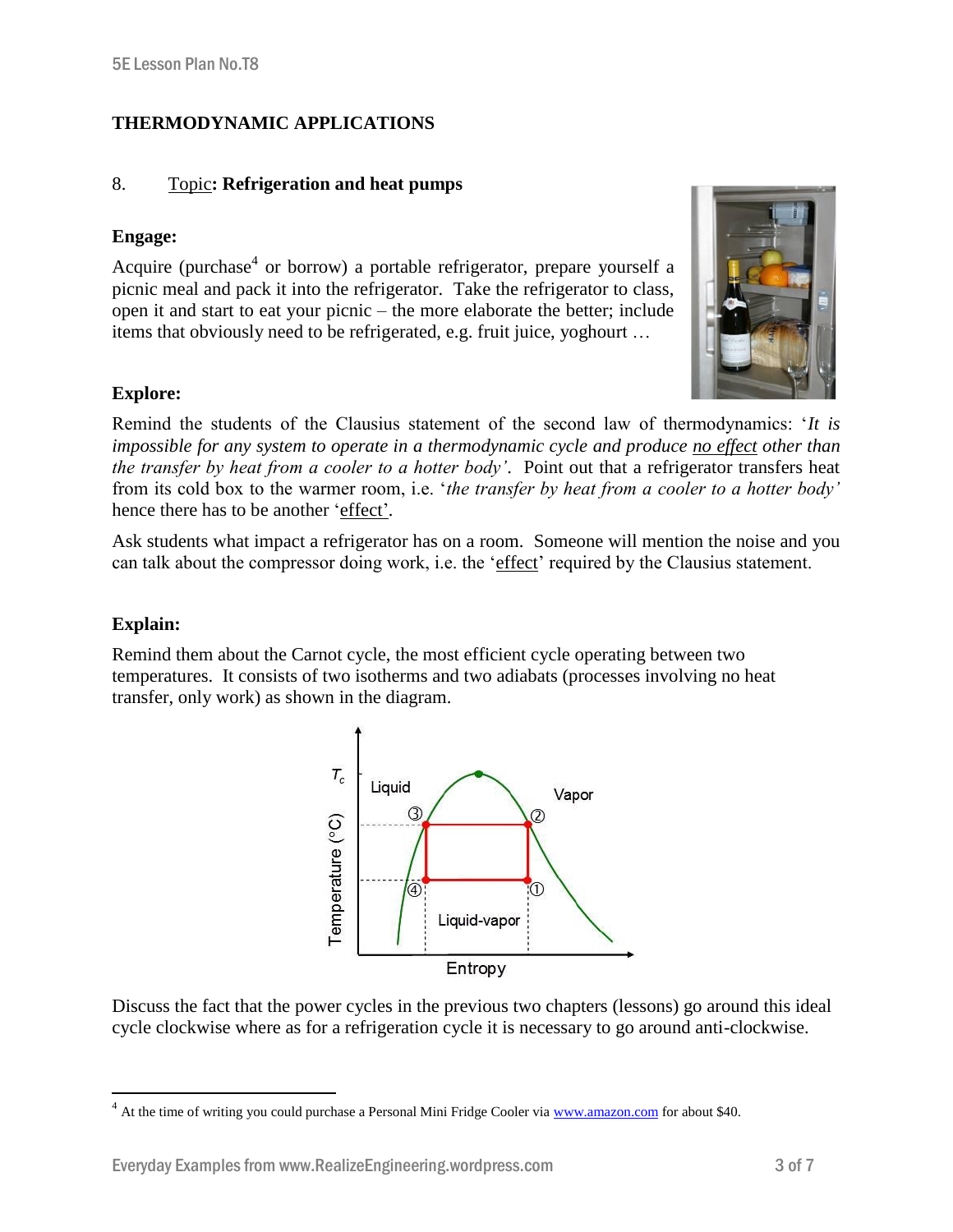

In example 7.2 the Brayton gas turbine cycle was introduced. This cycle can be reversed to produce a refrigerator, i.e.

And is represented on a T-s diagram as shown. This assumes isentropic compression from  $\odot$  to  $\odot$  and expansion from  $\odot$ to  $\Phi$ . For a Brayton gas power cycle the arrows would be reversed on the T-s diagram, i.e., the cycle would run clockwise.



# **Elaborate:**

A Brayton refrigeration cycle operates using gas as a refrigerant just as the power cycle uses gas as the working fluid. This approach is fine in certain applications such as aircraft cabin cooling or the liquefaction of air. However, in domestic refrigerators it is more usual for the refrigerant to change phase as heat is transferred from the cold zone. Thus, one heat exchanger is known as an evaporator and one as a condenser; in addition the expansion achieved by the turbine is performed by an expansion valve.

So consider a refrigerator sitting in a room at  $20^{\circ}$ C if the food compartment is to be maintained at  $4^{\circ}$ C, using CF<sub>3</sub>CH<sub>2</sub>F as the refrigerant which is more commonly known as R134a then from thermodynamic tables<sup>5</sup>.

State 1: (*at the evaporator exit / compressor entry*)

The refrigerant is a saturated vapor, hence for  $T_1 = 4$  °C:

 $h_1 = h_g = 249.53 \text{ kJ/kg}$  and  $s_1 = s_g = 0.9169 \text{ kJ/kg}$ 

 5 e.g. http://v5.sdsu.edu/testhome/Test/solve/basics/tables/tablesPC/TSatR134a.html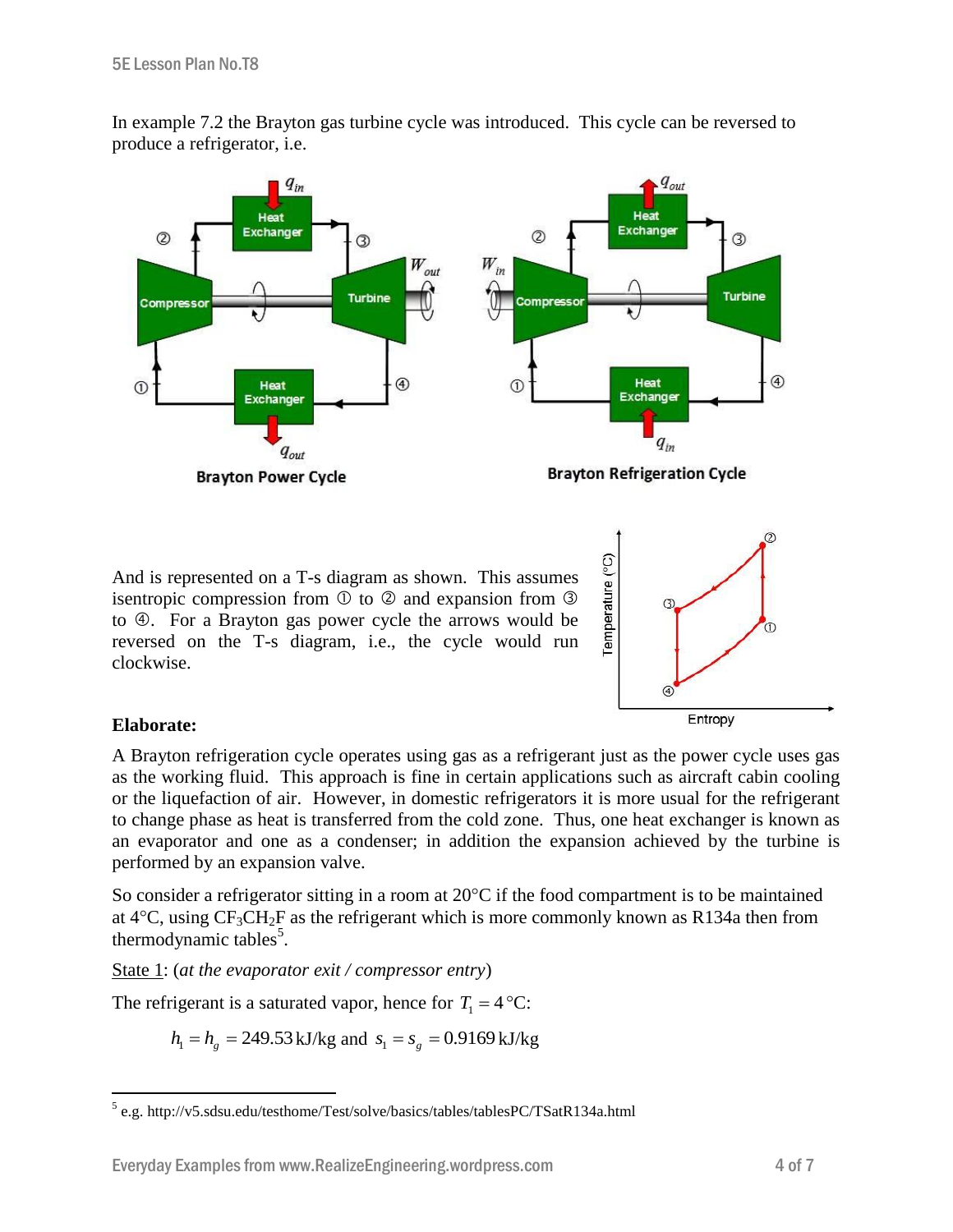

State 2: (*at compressor exit / condenser entry*)

following an isoentropic compression, i.e.  $s_2 = s_1 = 0.9169 \text{ kJ/kg}$ 

The pressure corresponds to saturation pressure at  $20^{\circ}$ C, i.e.  $p_2 = 0.57160$  MPa

And the refrigerant is superheated, so using the tables of superheated R134a<sup>6</sup>,  $h_2 = 259.995 \text{ kJ/kg}$ 

State 3: (*condenser exit/expansion valve entry*)

The refrigerant is saturated liquid, hence for  $T_3 = 20 \degree \text{C}$ 

$$
h_3 = h_f = 77.26 \text{ kJ/kg}
$$
 and  $s_3 = s_f = 0.2924 \text{ kJ/kg}$ 

State 4: (*expansion valve exit / evaporator entry*)

The expansion through the valve is a throttling process that involves no change in enthalpy, i.e.  $h_4 = h_3 = 77.26 \text{ kJ/kg}.$ 

If the design specification is to cool a 75cl bottle of champagne from room temperature  $(20^{\circ}C)$  to  $4^{\circ}$ C in five minutes, then ignoring the glass bottle and assuming champagne to have the thermodynamical properties of water, the heat to be transferred out of the champagne is

$$
Q_{\text{champagne}} = mC_p \left( T_2 - T_1 \right) = 0.75 \times 4.1855 \times \left( 4 - 20 \right) = -50.226 \,\text{kJ}
$$

So 
$$
\dot{Q}_{in} = \frac{Q_{champagne}}{time} = \frac{50.226}{5 \times 60} = 0.16742 \text{ kW}
$$

Also, using the first law of thermodynamics to equate heat transfer to the change in enthalpy,  $\dot{Q}_i = \dot{m} (h_1 - h_4)$ 

 6 e.g. http://v5.sdsu.edu/testhome/Test/solve/basics/tables/tablesPC/superR134a.html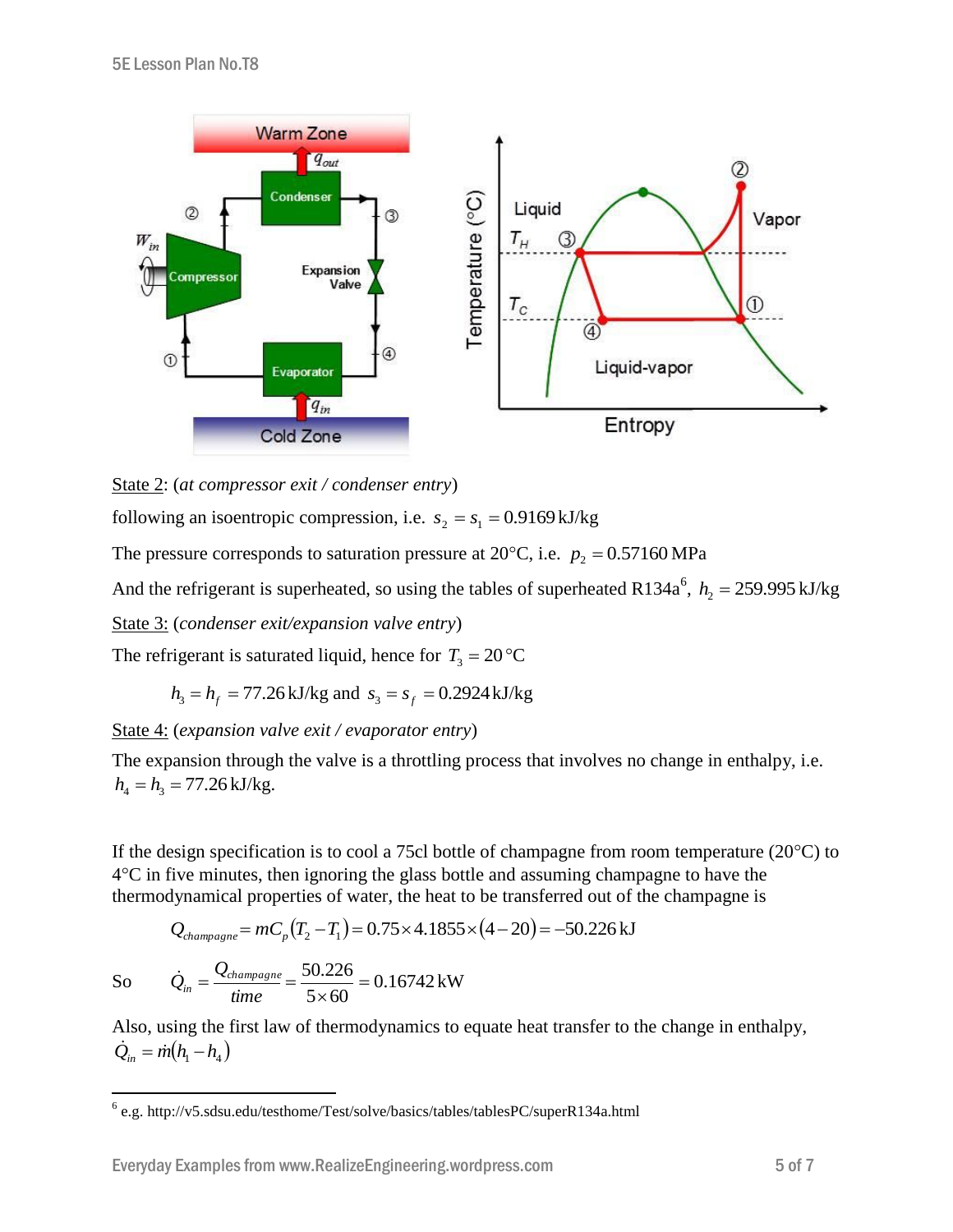so

$$
\dot{m} = \frac{q_{in}}{(h_{1} - h_{4})} = \frac{0.16742}{(249.53 - 77.26)} = 9.718 \times 10^{-4} \,\text{kg/s}
$$

The compressor work input can be found using the first law of thermodynamics to equate work done to the increase in enthalpy

$$
\dot{W}_{in} = \dot{m}(h_2 - h_1) = (9.718 \times 10^{-4}) \times (259.995 - 249.53) = 0.01 \,\text{kW}
$$

So by definition, the coefficient of performance is

$$
\beta = \frac{\dot{Q}_{in}}{\dot{W}_{in}} = \frac{0.16742}{0.01} = 16.46
$$

Note that the maximum coefficient of performance is given by a Carnot cycle for which

$$
\beta_{\text{max}} = \frac{T_C}{T_H - T_C} = \frac{277}{293 - 277} = 17.3
$$

Of course, in reality, the champagne will not be chilled in 5 minutes because the effect of the thick glass bottle has been neglected and heat transfer through the wall of the refrigerator has been ignored. In addition, the refrigerant temperature in the evaporator will be lower than in the food compartment and its temperature in the condenser will be higher than the surroundings both of which adversely affect the performance.

### **Evaluate:**

Invite the students to attempt the following examples:

#### *Example 8.1*

A soft drinks cooler is designed to chill six cans in 5 minutes from room temperature at  $20^{\circ}$ C to 4C. If the metal of the cans is neglected and losses through the wall are ignored then find the coefficient of performance if it is assumed that the refrigerant  $(R134a)$  is 10<sup>o</sup>C warmer than the surroundings in the condenser and  $10^{\circ}$ C cooler than the cold box in the evaporator.

# Solution:

 $\overline{a}$ 

State 1: (*at the evaporator exit / compressor entry*)

The refrigerant is a saturated vapor, hence for  $T_1 = -6$  $\mathrm{^{\circ}C}$  and using the thermodynamic tables<sup>7</sup>:

$$
h_1 = h_g = 243.72 \text{ kJ/kg}
$$
 and  $s_1 = s_g = 0.9226 \text{ kJ/kg}$ 

State 2: (*at compressor exit / condenser entry*)

following an isoentropic compression, i.e.  $s_2 = s_1 = 0.9226 \text{ kJ/kg}$ 



<sup>&</sup>lt;sup>7</sup> e.g. http://v5.sdsu.edu/testhome/Test/solve/basics/tables/tablesPC/superR134a.html